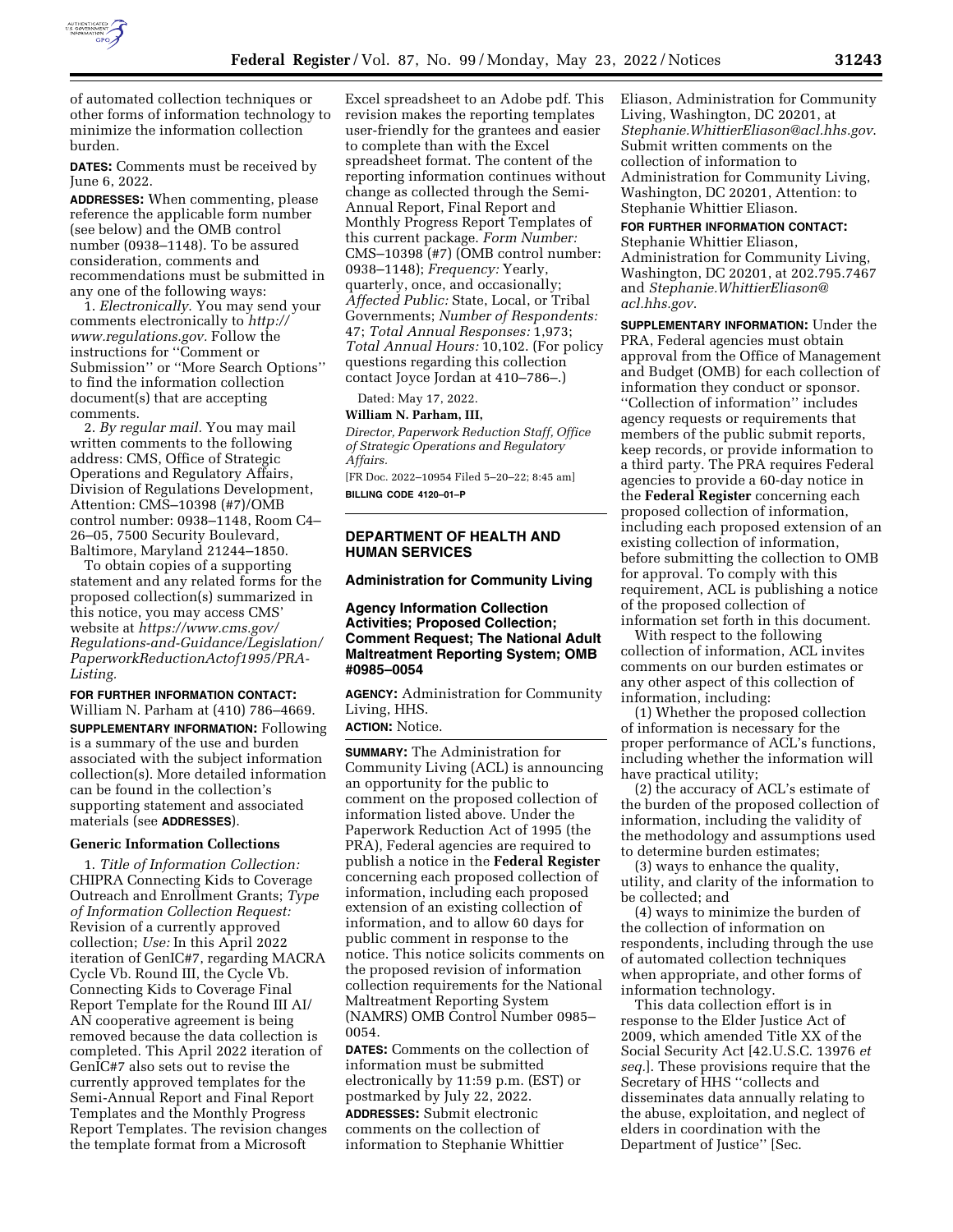2041(a)(1)(B)], and ''conducts research related to the provision of adult protective services'' [Sec. 2041(a)(1)(D)]. Furthermore, development of a national adult protective services (APS) system based upon standardized data collection and a core set of service provision standards and best practices was recommended by the Elder Justice Coordinating Council to increase federal involvement in addressing elder abuse, neglect and exploitation. Since federal fiscal year 2016, NAMRS has collected descriptive and summary or deidentified case-level data on APS investigations. The purpose of NAMRS is to better understand adult maltreatment as investigated by APS programs. Respondents are state APS agencies and APS agencies in the District of Columbia, Puerto Rico, Guam, Northern Mariana Islands, Virgin Islands, and American Samoa (states, hereafter). Two agencies provide No personally identifiable client or perpetrator information is collected. Data submission is voluntary.

NAMRS consists of three components: (1) *Agency Component:* Descriptive data on APS program agency information and key program policies;

and (2) *Case Component:* De-identified case-level data on key aspects of APS investigations (*e.g.,* clients, maltreatment types, perpetrators); or

(3) *Key Indicator:* Summary level data on a smaller set of core items about APS investigations States unable to submit a case-level file through the Case Component submit.

ACL provides technical assistance to states to assist in the preparation of their data submissions and reviews and approves submissions. NAMRS was granted a three-year extension through March of 2023. To prepare for the 2023 OMB reauthorization, ACL routinely collects potential changes to NAMRS

and held 11 public listening sessions during the summer of 2021 to obtain feedback from stakeholders on potential improvements to NAMRS.

ACL then conducted four focus groups with state APS agencies to discuss potential changes to NAMRS identified in the 11 listening sessions. With input of the technical assistance team, ACL determined the proposed revisions to the information collection.

In summary, the proposed revisions clarify definitions and instructions throughout, add new policy questions to the Agency Component to assist data users with interpreting data, add new code values to various Case Component and Key Indicator data elements in response to stakeholder input, and add one new data element to the Case Component. The annual recurring burden for states will increase slightly, and there will be one-time burden to make changes in APS program information systems. ACL intends to make state-specific NAMRS data available to researchers and other potential users through a request and approval process. The process will include safeguards for APS program confidentiality concerns.

The proposed data collection tools may be reviewed on the ACL website at *[https://www.acl.gov/about-acl/public](https://www.acl.gov/about-acl/public-input)[input](https://www.acl.gov/about-acl/public-input)*.

## **Estimated Program Burden**

The proposed revisions add only one new data element, make minor additions to the code values for a number of Key Indicator and Case Component data elements, and include a number of new policy questions in the Agency Component. For the new data element and additional code values, state APS programs may choose to modify their information management systems to collect the data and extract it for reporting. This will be a one-time

burden. In addition, states will have an ongoing annual burden of preparing and submitting the data collection.

Since initial establishment of the data collection, NAMRS reporting has become more efficient through state familiarity with the system and improvements such as a ''copy forward'' feature for Case Mapping and Agency Component items. For the new policy questions in the revision, ACL assumes it will pre-load responses for many of the questions for many of the states, requiring only state validation of the accuracy of the information and a very minimal increase in ongoing burden.

Based on current submission and anticipated changes, ACL estimates 59 APS programs will respond every year to the Agency Component, with 50 states providing Case Component data and 9 states providing Key Indicator data. (*Note:* In three states,

Based on the previous estimates of annual submission burden from data gathered during the pilot project, the recurring annual burden to submit the data consists of:

• Hours by administrative staff to respond to the Agency Component, and

• Hours by data staff and administrative staff to respond to the Key Indicator Component, or

• Hours by data staff and administrative to respond and jointly complete the Case Component.

The one-time burden for the revisions will take:

• Hours for administrative to review or add additional information for the new policy questions.

• Hours for programming for the new Key Indicator and Case Component code values.

• Hours for programming for the new Case Component data element.

Recurring and one-time burden estimates are shown in the following table.

| Respondent/data collection activity | Number of<br>respondents | Responses<br>per<br>respondent | Hours per<br>response | Annual burden<br>estimate                |
|-------------------------------------|--------------------------|--------------------------------|-----------------------|------------------------------------------|
|                                     | 59<br>50                 |                                | 6.20<br>30.00<br>83   | 365.80<br>270.00<br>4.150.00             |
|                                     | <br>59<br>50             |                                | 119.20<br>20<br>100   | 4.785.80<br>236.00<br>180.00<br>5.000.00 |
|                                     |                          |                                | 124                   | 5,416.00                                 |